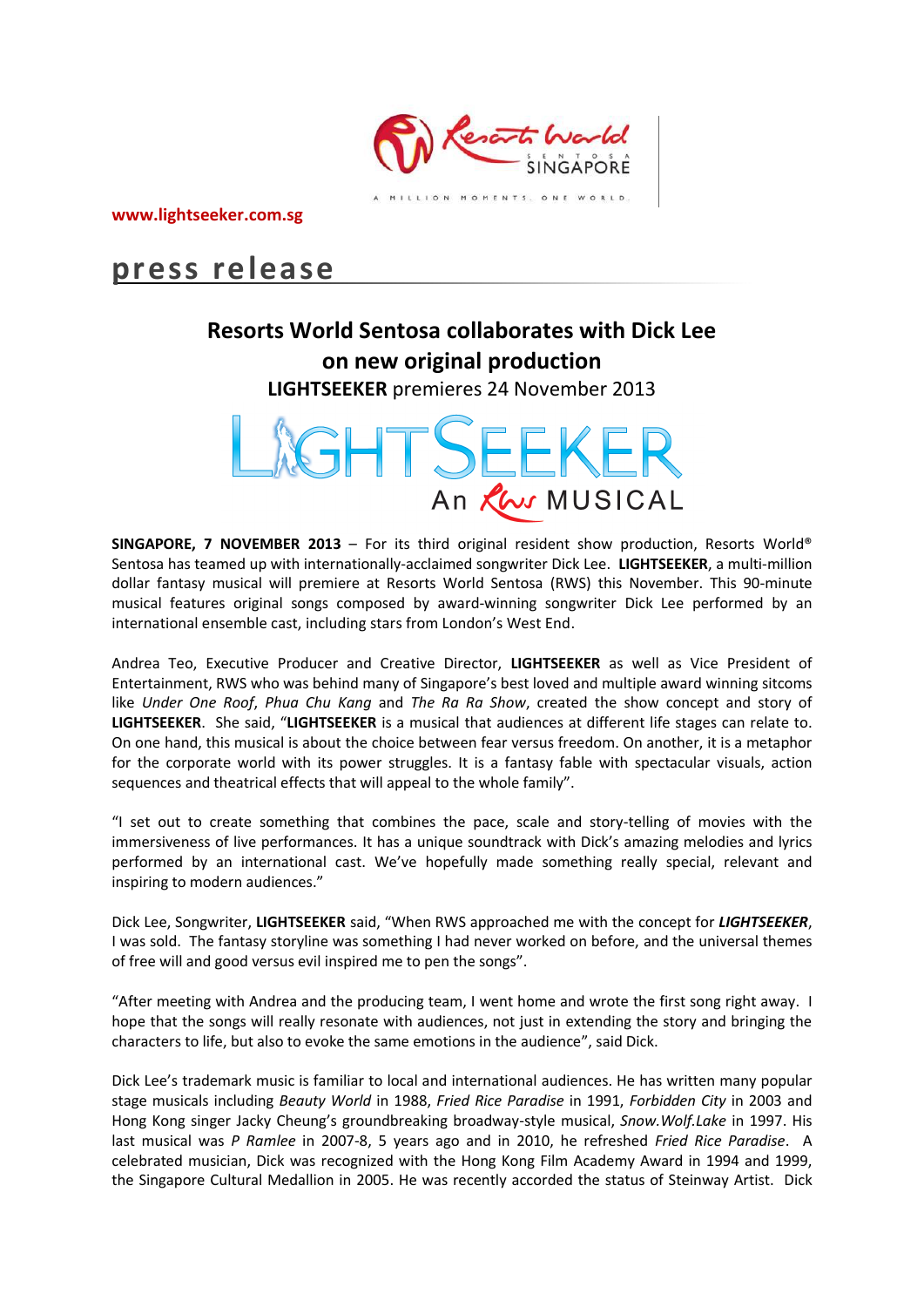also wrote the iconic National Day theme song 'Home', performed by Kit Chan in 1998 and popular Mandopop hit 'Lovers' Tears' for Hong Kong singer Sandy Lam.

Internationally renowned director-writer, Michael La Fleur, who has created shows for Disney, Universal, numerous famed performance venues world-wide, collaborating with A-list performers such as Celine Dion and Sarah Brightman and many more, directs the musical. Emmy award-winning designer Patrick Larsen is behind the elaborate stage sets. The songs in the musical are composed by Dick Lee, while the original musical arrangement and orchestrations are by Jonathan Lim and Bang Wenfu.

**LIGHTSEEKER** tells the story of a fantasy world where a wondrous power known as The Light nourishes all life. The General, a terrifying soldier, seeks this precious energy that will make his ominous Emperor more powerful. The search leads him to Nova, a mysterious young girl, who seems to have the ability to create The Light. A battle for The Light ensues and Nova is captured. The General tries to force her to conjure up The Light but soon discovers that, not only is he unable to control her, but her presence threatens the only world he has ever known. Forced to face the unknown future, The General must make the ultimate choice – be secure in the darkness he knows, or take a leap of faith and embrace the promise of a new and better world within the light.

Andrea added, "Since opening three years ago, Resorts World Sentosa has constantly refreshed its offerings and introduced new attractions. With our wide and varied range of entertainment, we have helped to develop the local arts and entertainment industry over the years. **LIGHTSEEKER**, which is another example of the close collaboration between top local and international talents, is the latest offering that we believe will appeal to audiences young and old."

#### **LIGHTSEEKER***, An RWS Musical*

- Runs from 24 November 2013 to 23 March 2014 at the Resorts World Sentosa Theatre (previously Festive Grand Theatre)
- A public preview performance will be staged on 22 November 2013, ahead of the official opening night premiere on 24 November 2013
- Tickets priced at \$148, \$98, \$88, \$78, \$48
- Tickets go on sale 16 September 2013 at RWS ticketing counters, website and all SISTIC outlets

**LIGHTSEEKER** is supported by Official Bank Partner, The Hongkong and Shanghai Banking Corporation Limited (HSBC). "HSBC is pleased to be the Official Bank Partner for Resorts World Sentosa's new resident show, **LIGHTSEEKER** where our cardholders will get to enjoy exclusive offers for ticket bookings. Partnering RWS, HSBC will also bring more exciting experiences and exclusive privileges to our cardholders at its array of hotels, attractions, retail and F&B outlets," said Mr Harmander Mahal, Head of Customer Value Management, Retail Banking and Wealth Management, HSBC Singapore.

For more information and detailed performance schedules please visit [www.lightseeker.com.sg](http://www.lightseeker.com.sg/) and call 6577 8888 or visi[t www.sistic.com.sg](http://www.sistic.com.sg/) and call 6348 5555 for enquiries.

 $-$  Fnd  $-$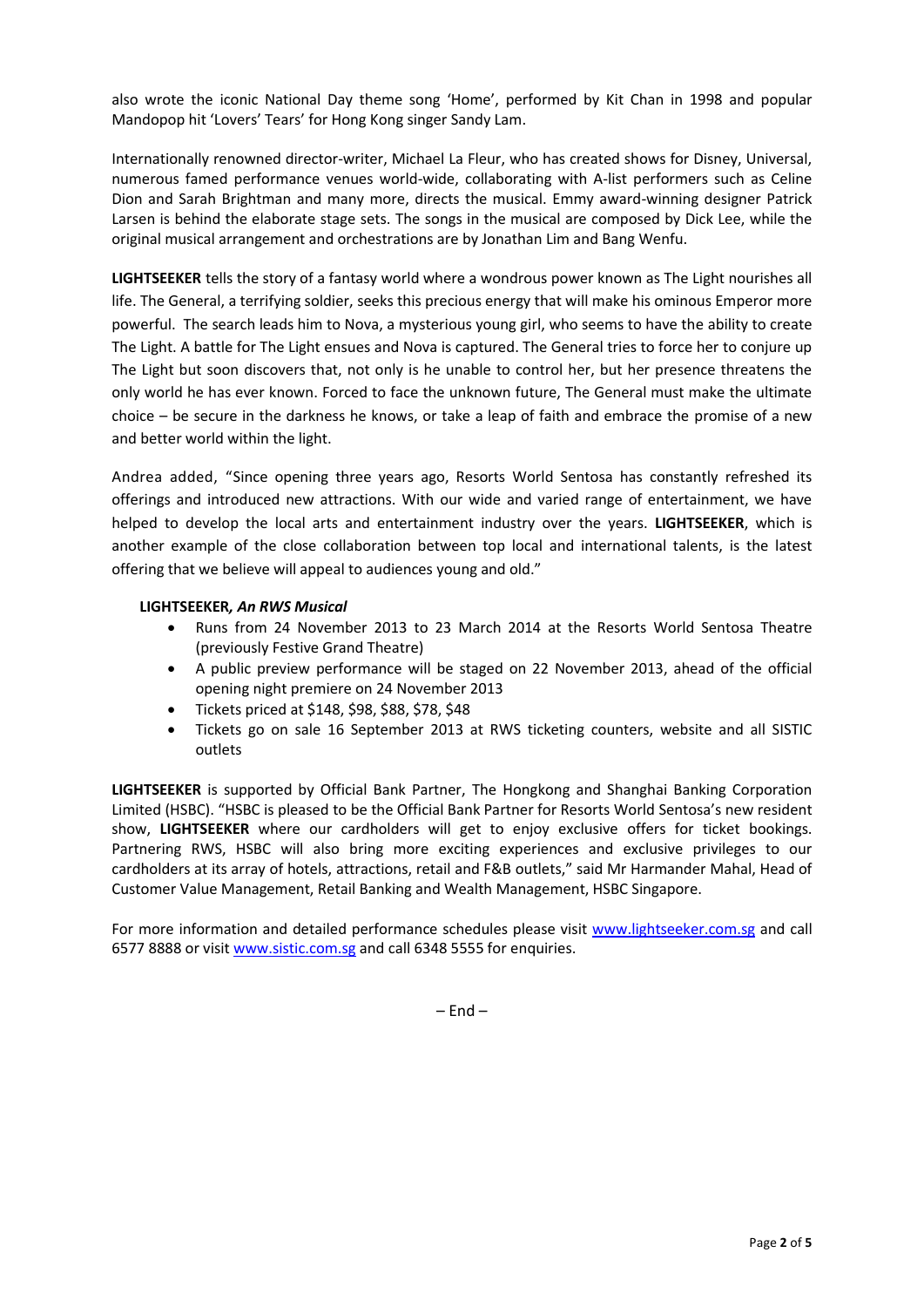## **Annex: Ticketing & Show Information**

| <b>Show Days/Times</b>           | <b>Ticket Price*</b> |       |       |             |       |
|----------------------------------|----------------------|-------|-------|-------------|-------|
|                                  | Premium              | Cat 1 | Cat 2 | Cat 3       | Cat 4 |
| 8pm (Monday, Tuesday, Thursday & | \$148                | S98   | \$88  | <b>\$78</b> | \$48  |
| Friday)                          |                      |       |       |             |       |
| 3pm & 8pm (Saturday & Sunday)    |                      |       |       |             |       |

*\*excluding SISTIC booking fee of \$3 per ticket.*

## **Tickets can be purchased via the:**

**Internet:** [www.lightseeker.com.sg](http://www.lightseeker.com.sg/) or [www.sistic.com.sg](http://www.sistic.com.sg/)

**Phone:** +65 6577 8888 or + 65 6348 5555

**In-Person:** Resorts World Sentosa Theatre Ticketing Counter, Universal Studios Singapore Guest Service Windows 5 & 6, RWS Invites Service Centre and at authorised SISTIC agents.

For Corporate, Group and School bookings, Email: [robin.loi@rwsentosa.com](mailto:robin.loi@rwsentosa.com) or call +65 6577 9883 For Show Packages, visi[t www.lightseeker.com.sg](http://www.lightseeker.com.sg/)

| <b>Ticket Offers</b>                                                        |                                                                                                                                                                                                                                               |
|-----------------------------------------------------------------------------|-----------------------------------------------------------------------------------------------------------------------------------------------------------------------------------------------------------------------------------------------|
| Period                                                                      | <b>Offer</b>                                                                                                                                                                                                                                  |
| <b>HSBC Priority Sales</b><br>30 August 2013 to 15 September 2013           | HSBC cardholders enjoy 20% off show tickets; HSBC Premier and<br>Visa Infinite cardholders enjoy a complimentary seat upgrade <sup>1</sup>                                                                                                    |
| Lightseeker Showcase at the NHB Night<br>Festival<br>30 & 31 August         | HSBC cardholders enjoy 30% off show tickets plus a<br>complimentary souvenir worth \$10 when they purchase with the<br>Lightseeker promo code issued during the event <sup>2</sup>                                                            |
| RWS Invites <sup>®</sup> Welcome Package Launch<br>1 September 2013 onwards | RWS Invites LIGHTSEEKER Welcome Package (worth \$212) for<br>new signups and renewals includes two Cat 1 tickets, a<br>programme booklet and priority entry to the musical                                                                    |
| Early Bird Public Sales<br>16-30 September 2013                             | Public enjoys 15% early bird discount for purchase of Premium<br>and Cat $1 - 3$ tickets; HSBC cardholders enjoy 20% off show<br>tickets                                                                                                      |
| <b>Public Sales</b><br>16 September 2013 onwards                            | RWS Invites' members enjoy 25% off all tickets excluding Cat 4<br>tickets<br>HSBC cardholders enjoy the following discounts:                                                                                                                  |
|                                                                             | 15% off for all cardholders<br>20% off for Premier MasterCard and Visa Infinite cardholders<br>25% off bulk purchase of 4 tickets and above for all<br>cardholders<br>25% off ticket purchase during cardholder's birthday month <sup>3</sup> |

 $1$ Valid for the purchase of Category 2 and 3 tickets.

<sup>2</sup> Valid for the purchase of Category 1, 2 and 3 tickets. Cardholders attending the Singapore Night Festival event will be issued a promo code. Please quote the promo code during ticket purchase. Valid for ticket purchase from 30 Aug to 5 Sep 2013 for shows in Nov and Dec only.

 $3$  Valid for the purchase during the month of cardholder's birthday. Ticket purchase must be made at Resort World Sentosa ticketing counters. Cardholder has to present their identity card at point of purchase for verification.

*General show terms and conditions apply. Visit [www.lightseeker.com.sg](http://www.lightseeker.com.sg/) for full details.*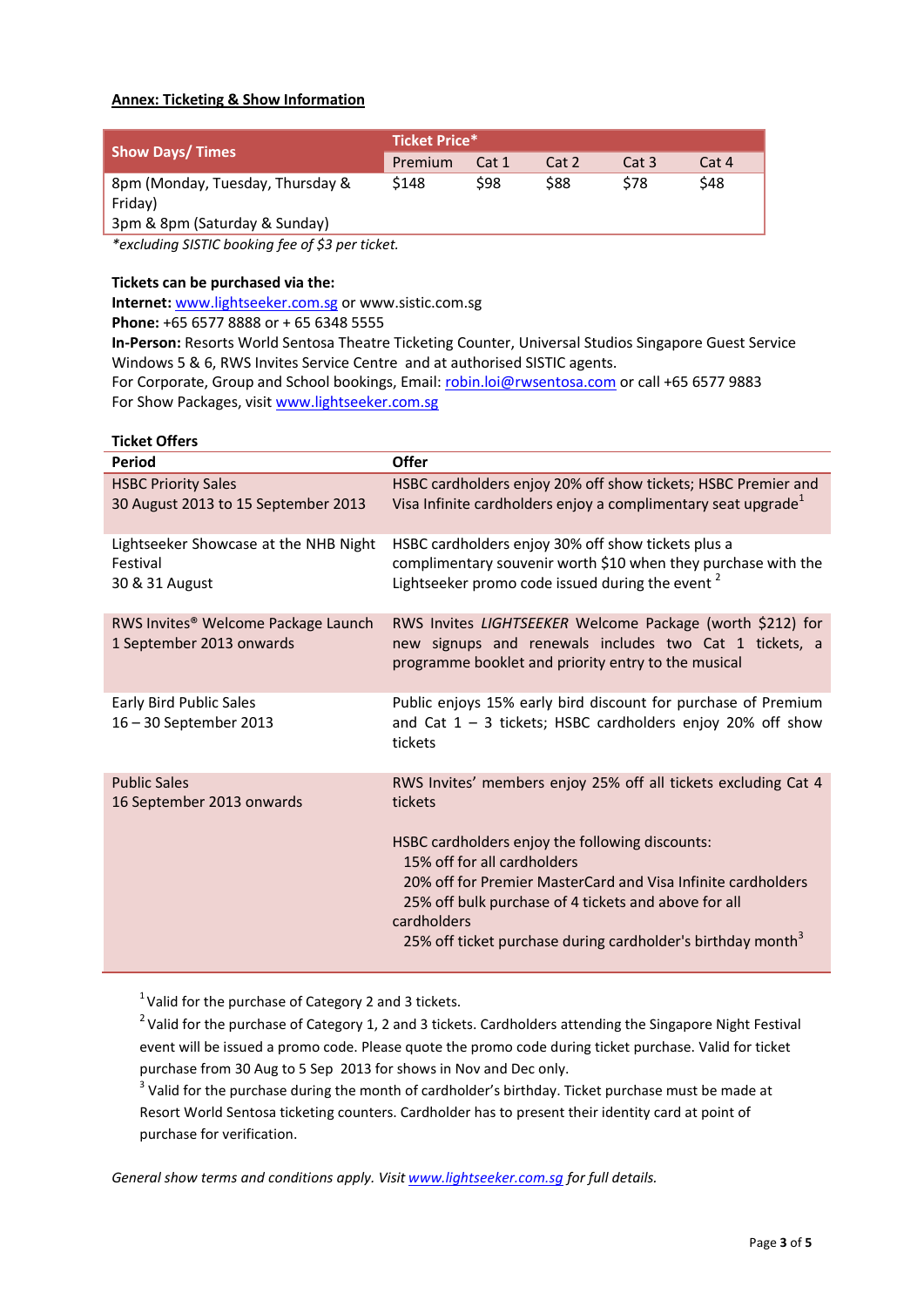#### **ABOUT RESORTS WORLD SENTOSA**

Resorts World Sentosa (RWS), Singapore's first integrated resort is located on the resort island of Sentosa. Spanning 49 hectares, the resort opened in January 2010 and welcomed over 30 million visitors in its first two years of opening. RWS is home to the region's first-and-only Universal Studios theme park, the world's largest oceanarium – Marine Life Park, the Maritime Experiential Museum, a casino, luxurious accommodation in six unique hotels, the Resorts World Convention Centre, celebrity chef restaurants, a world-class spa as well as specialty retail outlets. The resort also offers entertainment and public attractions such as the Crane Dance and the Lake of Dreams. Resorts World Sentosa is wholly owned by Genting Singapore, a company of the Genting Group.

For more information, please visi[t www.rwsentosa.com.](http://www.rwsentosa.com/)

#### **ENTERTAINMENT AT RESORTS WORLD SENTOSA**

With a kaleidoscope of entertainment offerings appealing to audiences of all ages 24/7, there is never a dull moment at Asia's premier destination resort. From public attractions such as the Crane Dance and the Lake of Dreams to a host of world-class concerts, performances and events, RWS continues to up the Entertainment ante. Halloween Horror Nights at Universal Studios Singapore, a first-of-its kind event in Singapore has become a marquee event with its third instalment set to be the region's biggest fright fest this October. Creating original resident shows at the Resorts World Sentosa Theatre since its opening in 2010, the Entertainment team has helped develop the local arts industry and created new jobs and skill sets.

#### **MEDIA CONTACTS**

**Resorts World Sentosa** Angeline Ng Tel: + 65 6577-9772 Cell: +65 9773 9598 [angeline.ng@rwsentosa.com](mailto:clement.xjng@rwsentosa.com) **Weber Shandwick Singapore (for Resorts World Sentosa)**  Khushil Vaswani / Matt De Bakker Tel: +65 6825 8023 / +65 6825 8206 Cell: +65 9127 7024 / +65 9654 8725 [kvaswani@webershandwick.com](mailto:kvaswani@webershandwick.com) / [mdebakker@webershandwick.com](mailto:mdebakker@webershandwick.com)